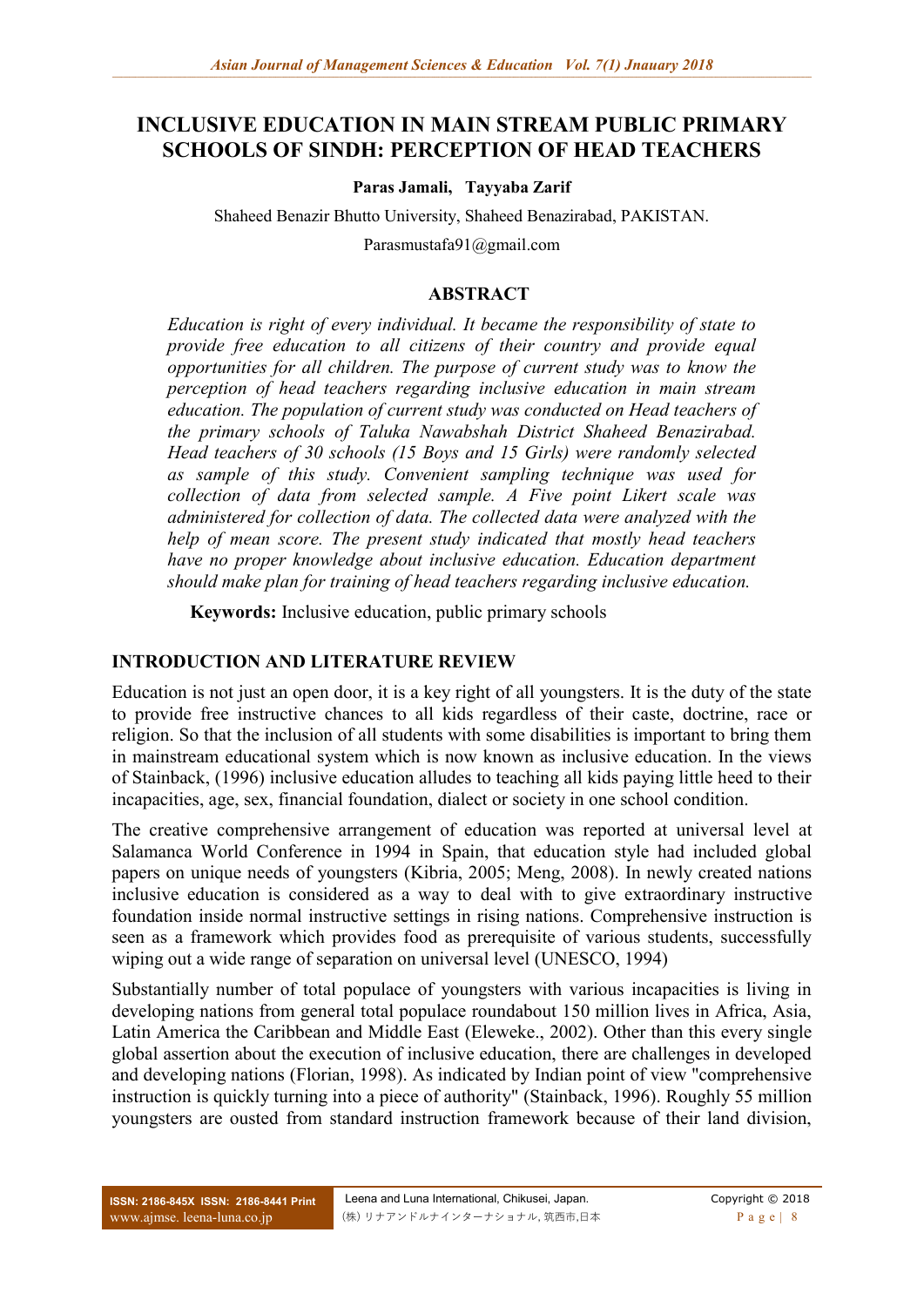social class, religion and different classifications of ethnic gathering based rejection ( (Hossain, 2004; Meng, 2008).

Florian, (1998) expressed that "In spite of the fact that the development countries for comprehensive education framework is the piece of a wide human rights and plans, however numerous instructors have genuine reservations about supporting the far reaching situation of understandings with extraordinary instructive needs.

### **OBJECTIVES OF THE STUDY**

1. To find out the comprehension level of head teachers about the meaning of inclusive education.

2. To analyze the understanding of head teachers about the needs and importance of inclusive education at primary level.

3. To explore the understanding of head teachers about the physical requirements in schools for inclusive education.

### **RESEARCH QUESTIONS**

1. To what extent the comprehension level of head teachers about the meaning of inclusive education is?

2. Do the head teachers know about the needs and importance of inclusive education at primary level?

3. To what extent the head teachers are aware about the physical requirements in school for inclusive education?

## **RESEARCH METHODOLOGY**

The study was quantitative by nature and descriptive by purpose. The population of the study was Head teachers of primary schools of Taluka Nawabshah of District SBA. The sample size of this study was 30 head teachers who had been working and teaching normal children in mainstream education and possessed a lot of experience. A five point Likert scale was used for data collection. After that the data was analyzed in mean scores.

## **DATA ANALYSIS**

The mean score of the below items according to the responses of the respondents seam mostly below average such as when it was asked from the respondents that inclusive education means students of different capabilities studying together in one class room. the mean score 3.7suggests undecided but slightly inclined towards agreement with the above statement, while as about statement that Inclusive education is synonym of special education and there should be separate schools for girls, boys, special and inclusive education the mean scores for both statement stands 3.2 which is again near to undecided but slightly skewed towards agreement with above statement. It can also be revealed from the responses of the respondents that the Policy makers should reconsider rules and regulation regarding inclusive education as the mean score 3.85 is very near to agreement with above statement. The results also reveal that the respondents did not differentiate that there is difference in inclusive and main stream education as mean score 3.8 suggests the agreement of respondents with the statement that there is difference between inclusive education and mainstream education system.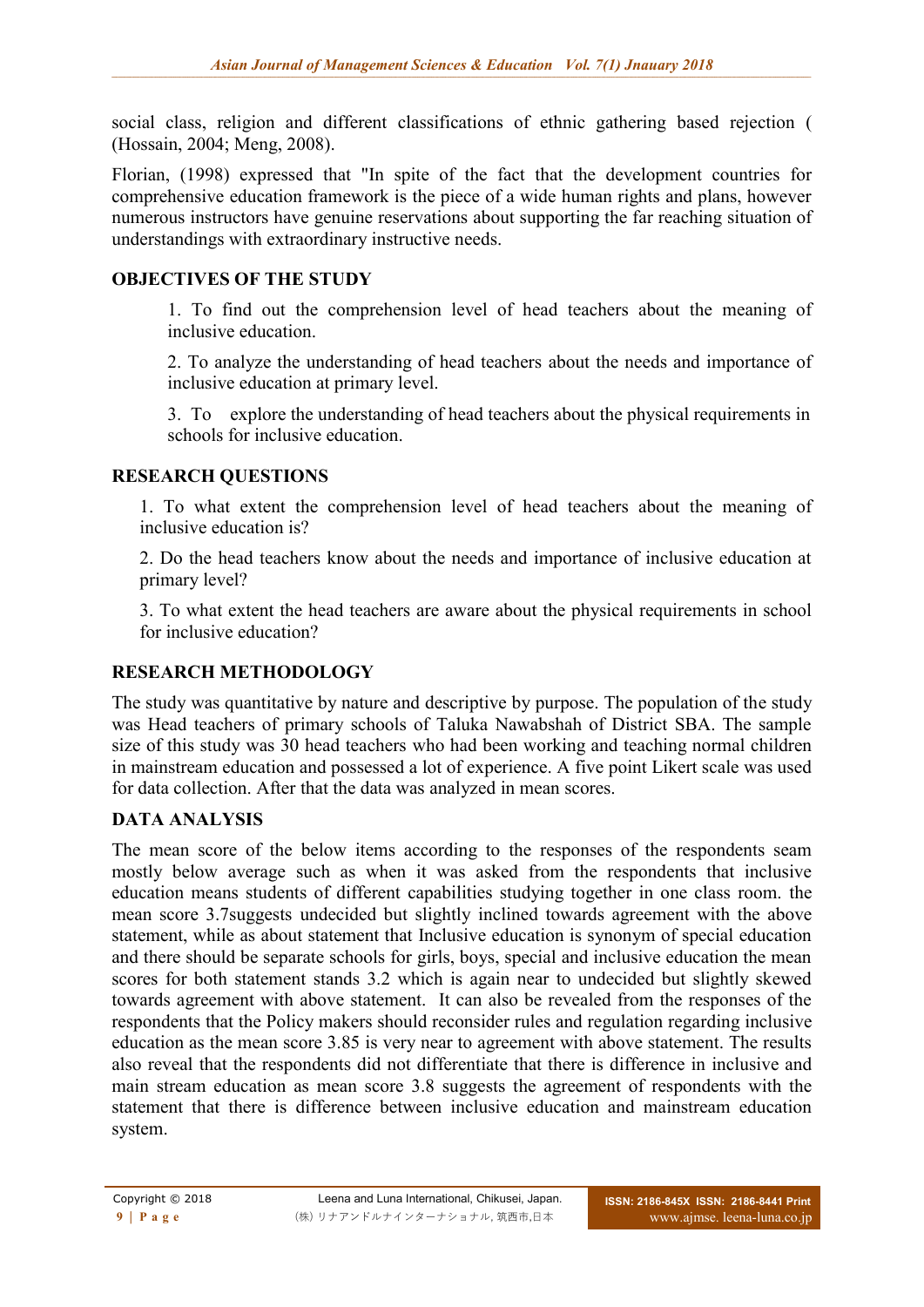|  |  | Table 1. Responese of head teachers |  |  |
|--|--|-------------------------------------|--|--|
|--|--|-------------------------------------|--|--|

| S.<br>No:      | Items                                                                                                | Respondents       | Mean |
|----------------|------------------------------------------------------------------------------------------------------|-------------------|------|
| $\mathbf{1}$   | Inclusive education means students of different<br>capabilities studying together in one class room. | Head<br>Teachers  | 3.7  |
| 2              | Inclusive education is synonym of special education.                                                 | Head<br>Teachers  | 3.2  |
| 3              | There should be separate schools for girls, boys,<br>special and inclusive education.                | Head<br>teachers  | 3.2  |
| $\overline{4}$ | Policy makers should consider rules and regulation<br>regarding inclusive education.                 | Head<br>teachers  | 3.8  |
| 5              | There is difference between inclusive education and<br>mainstream education system.                  | Head<br>teachers  | 3.8  |
| 6              | Inclusive education has no impact on society.                                                        | Head<br>teachers  | 3.00 |
| $\overline{7}$ | Head Teachers know there is difference in inclusive<br>and special education.                        | Head<br>teachers  | 3.7  |
| 8              | Disabled children take more time than normal's<br>students.                                          | Head<br>teachers  | 4.0  |
| 9              | All schools enroll children with disabilities in District<br>SBA.                                    | Head<br>teachers  | 3.8  |
| 10             | Learning becomes slow in inclusive system of<br>education.                                           | Head<br>teachers. | 3.6  |
| 11             | Inclusive education system is important as equal to<br>main stream education system.                 | Head<br>teachers. | 3.9  |
| 12             | Inclusive education is not necessary for society.                                                    | Head<br>teachers. | 2.1  |
| 13             | The rules and regulations of inclusive education<br>system are as per need of society                | Head<br>teachers. | 2.8  |
| 14             | Inclusive education system should introduce in all<br>schools of primary level.                      | Head<br>teachers. | 3.9  |
| 15             | Head Teachers be familiar with that there is<br>difference in inclusive and special education.       | Head<br>teachers. | 3.7  |
| 16             | Schools need to be prepared before enrolling students<br>in inclusive system of education.           | Head<br>teachers. | 4.00 |
| 17             | There is no need of extra infrastructure for inclusive<br>education.                                 | Head<br>teachers. | 2.5  |
| 18             | The education department should provide extra<br>resources for inclusive system of education.        | Head<br>teachers. | 4.3  |
| 19             | Basis need like water & toilets should be only on<br>ground floor of primary school.                 | Head<br>teachers. | 4.3  |
| 20             | Walkway is necessary for each primary school at<br>SBA.                                              | Head<br>teachers. | 4.2  |
| 21             | facilities are required in inclusive<br>No special<br>education.                                     | Head<br>teachers. | 3.9  |

The respondents also think that there was no impact of inclusive education which suggests that the respondents are not as clear as they are needed as the mean score regarding statement that inclusive education has no impact on society is 3.00 which is absolutely near to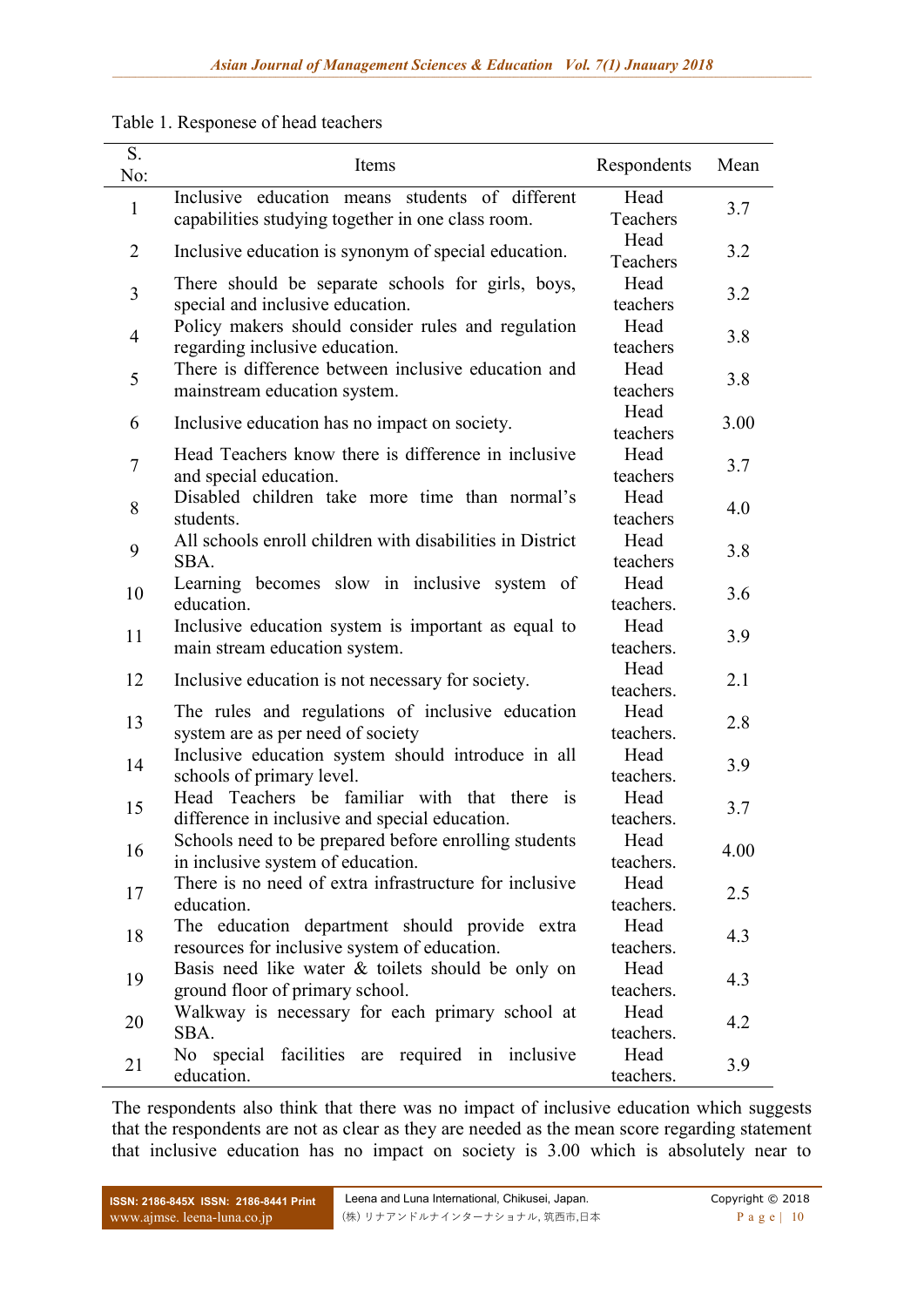undecided but. The respondents also agree as the mean score 4.00 suggests that disabled children take more time than normal students. The respondents also agreed that as the mean score 3.8 suggests that all schools enroll children with disabilities in District SBA. They further tilted towards agreement with the statement as the mean score 3.6 suggests that learning becomes slow in inclusive system of education. They also came to agreement with the statement as the mean score 3.9 suggests that inclusive education system is important as main stream education system. In the same way they did not agree with the statement as the mean score 2.1 suggests disagreement with the statement that inclusive education is not necessary for society. The respondents according to the responses of the respondents as the mean score 2.8 suggests that they are undecided or disagreed about the statement that the rules and regulations of inclusive education system are as per need of society. They again remained undecided about the statement that inclusive education system should be introduced in all schools of primary level as the mean score is 3.9. The respondents also agreed with the statement that Schools need to be prepared before enrolling students in inclusive system of education as the mean score 4.00 shows agreement. Further the responses regarding the statement that there is no need of extra infrastructure for inclusive education as the mean score 2.5 suggests that they do not agree with above statement. The Government have to provide sufficient funds to the school for school facilities the mean score is 4.3. About basic needs like water & toilets should be provided on ground floor of primary school the mean score is 4.3. Walkway is necessary for each primary school at SBA, the mean score is 4.2.

### **FINDINGS AND DISCUSSION**

The aim of current study was to know the perception head masters regarding inclusive education at public primary schools of Shaheed Benazirabad. It was found that most of head teachers were unaware about inclusive education. The researcher discussed briefly each and every statement with respondents and also discussed about the inclusive education. It was also found that no any workshop, training and conference was held at Government level for awareness and importance of inclusive education. It was also found that inclusive education institutions are not fully supported by Government. It was also found that needs of special children are different from normal students. Government should facilitate all those schools as per need of students in which special children are enrolled.

When it was discussed by researcher that Inclusive education is synonym of special education 25% respondents couldn't decide about that because they were unknown about difference of inclusive education and special education. Furthermore when researcher conferred about separate schools of special children and said there should be separate schools for girls, boys, special and inclusive education mostly the answers of respondents were positive.

Moreover when it was discussed with head teachers of schools about the policies of government regarding inclusive education they replied policy makers should consider rules and regulation regarding inclusive education because there is need of improvement everywhere. It was also briefly discussed with respondents about difference of main stream and inclusive education system mostly respondents said that main stream education was supported by government as compare to inclusive education. Inclusive education has great impact on society and it is important for special children.

When researcher discussed about capability of learning of special children with normal children in same class they said special children need more time for learning as compare to normal children. It was also found that special children have also need of more support and facilities as compare to normal children. Inclusive education with main stream education is also slows the pace of learning in society.